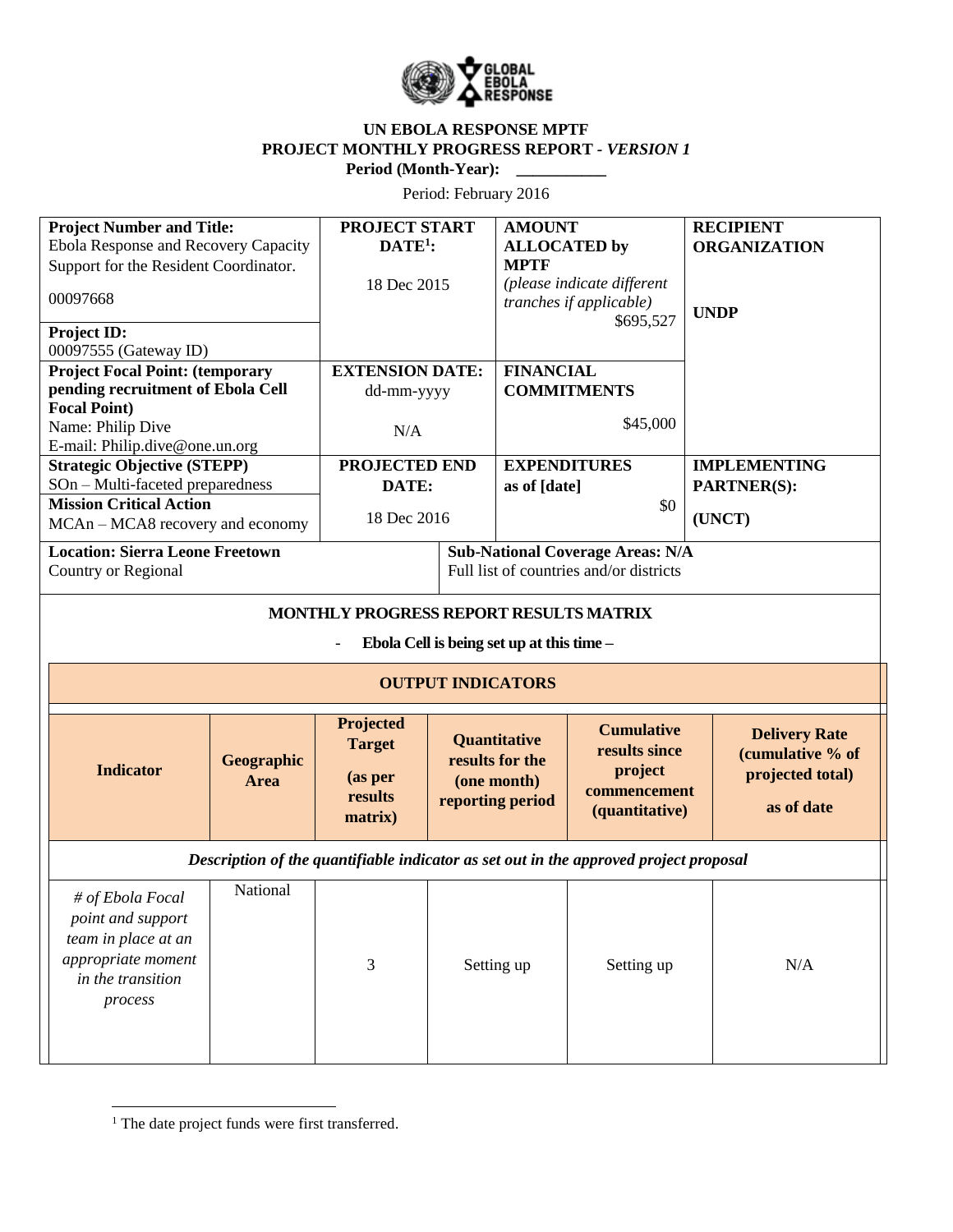

## **UN EBOLA RESPONSE MPTF PROJECT MONTHLY PROGRESS REPORT** *- VERSION 1* **Period (Month-Year): \_\_\_\_\_\_\_\_\_\_\_**

|                                                                  | # of Ebola<br>management<br>coordination<br>meetings held                                                                                                       | National                   | 12                       | Setting up | Setting up | N/A |  |
|------------------------------------------------------------------|-----------------------------------------------------------------------------------------------------------------------------------------------------------------|----------------------------|--------------------------|------------|------------|-----|--|
|                                                                  | $\#$ of knowledge<br>products (3W/4W<br>mapping, reports,<br>publications,<br>analytical materials)<br>produced to feed the<br>discussion on<br>disaster        | National                   | 3                        | Setting up | Setting up | N/A |  |
|                                                                  | # of programme and<br>policy consultations<br>provided to UN and<br>national institutions,<br>including Office of<br>National Security of<br>Sierra Leone       | National                   | 5                        | Setting up | Setting up | N/A |  |
|                                                                  | # of capacity<br>assessment and<br>capacity building<br>events organized for<br>national institutions<br>and UN agencies                                        | $\overline{2}$<br>National |                          | Setting up | Setting up | N/A |  |
| <b>EFFECT INDICATORS</b> (if available for the reporting period) |                                                                                                                                                                 |                            |                          |            |            |     |  |
|                                                                  | % of Resident<br>Representatives of<br>the UN Agencies in<br>Sierra Leone are<br>satisfied with the<br>existing Ebola<br>response and<br>recovery capacities of | National                   | <b>Not</b><br>applicable | Setting up | Setting up | N/A |  |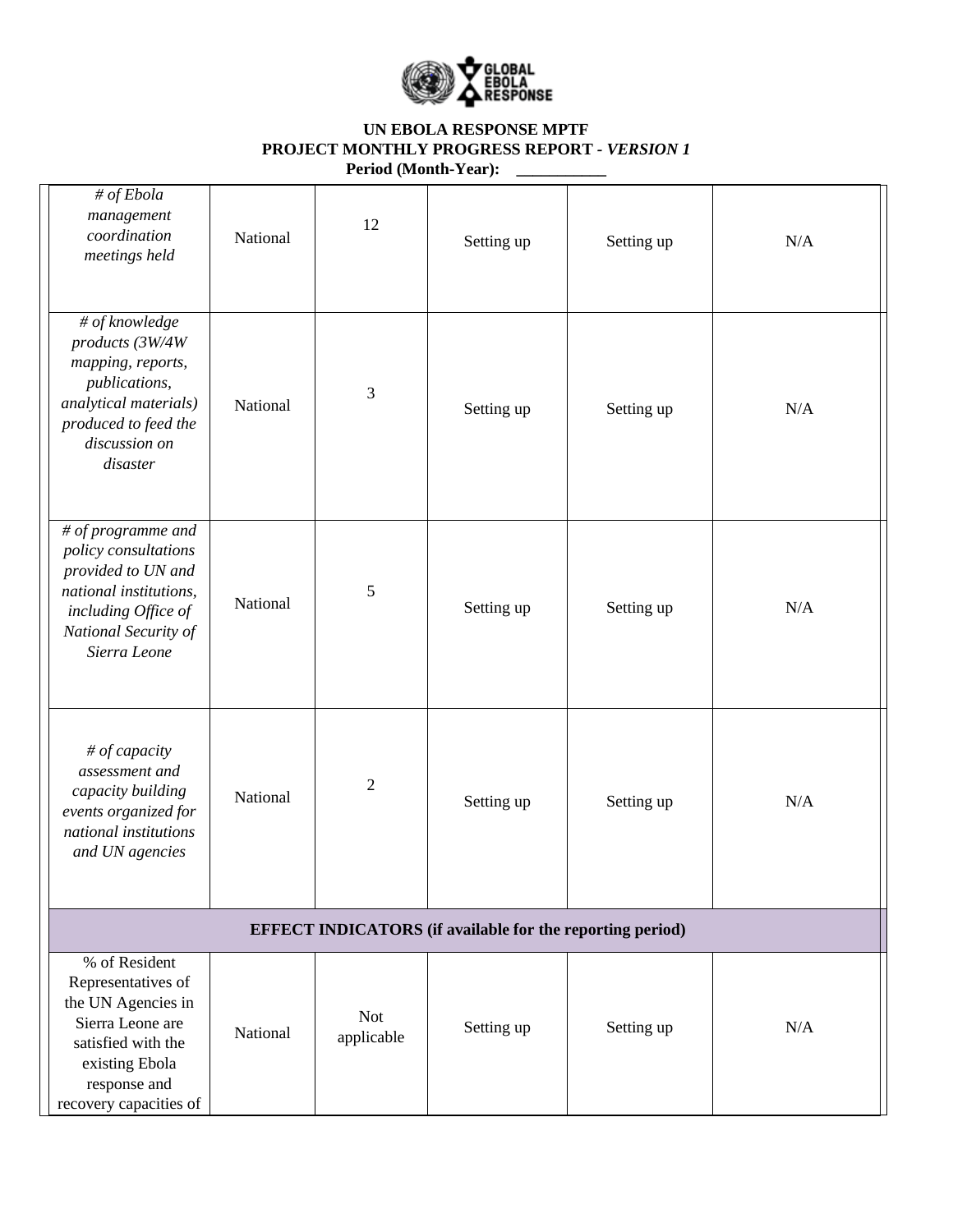

## **UN EBOLA RESPONSE MPTF PROJECT MONTHLY PROGRESS REPORT** *- VERSION 1* **Period (Month-Year): \_\_\_\_\_\_\_\_\_\_\_**

| UN in Sierra Leone                                                                                                                                                                 |                                                                                                                            |  |  |                                                                       |  |                                                                                                                        |  |  |
|------------------------------------------------------------------------------------------------------------------------------------------------------------------------------------|----------------------------------------------------------------------------------------------------------------------------|--|--|-----------------------------------------------------------------------|--|------------------------------------------------------------------------------------------------------------------------|--|--|
|                                                                                                                                                                                    |                                                                                                                            |  |  |                                                                       |  |                                                                                                                        |  |  |
|                                                                                                                                                                                    |                                                                                                                            |  |  |                                                                       |  |                                                                                                                        |  |  |
|                                                                                                                                                                                    |                                                                                                                            |  |  |                                                                       |  |                                                                                                                        |  |  |
| <b>NARRATIVE</b>                                                                                                                                                                   |                                                                                                                            |  |  |                                                                       |  |                                                                                                                        |  |  |
| Situation Update (please describe critical changes, if any, in the situation that affect the project (1-2 paragraphs))                                                             |                                                                                                                            |  |  |                                                                       |  |                                                                                                                        |  |  |
| Phase 1: Cell set up: During the reporting period the following activities have taken place;                                                                                       |                                                                                                                            |  |  |                                                                       |  |                                                                                                                        |  |  |
| 1. Recruitment. P5 and P2 selection processes complete.                                                                                                                            |                                                                                                                            |  |  |                                                                       |  |                                                                                                                        |  |  |
| ► RC's Ebola Advisor / MPTFO Project Manager - (P5) Tony Sisule, ETA: early April 2016                                                                                             |                                                                                                                            |  |  |                                                                       |  |                                                                                                                        |  |  |
| ➤                                                                                                                                                                                  | Programme Analyst - (P2) Jesse Forsy, ETA late March 2016                                                                  |  |  |                                                                       |  |                                                                                                                        |  |  |
| 2.                                                                                                                                                                                 | Procurement.                                                                                                               |  |  |                                                                       |  |                                                                                                                        |  |  |
| Exercífiched Medicine and Cruiser that was ordered through Gibraltar Holdings arrived in Freetown on 1st                                                                           |                                                                                                                            |  |  |                                                                       |  |                                                                                                                        |  |  |
|                                                                                                                                                                                    | March 2016. The vehicle is currently going through customs.                                                                |  |  |                                                                       |  |                                                                                                                        |  |  |
| $\triangleright$ Driver: The procurement of the Ebola Cell driver was finalized and the selected candidate name is Mr.                                                             |                                                                                                                            |  |  |                                                                       |  |                                                                                                                        |  |  |
| Ishmael Jalloh. This contract will be issued once the vehicle is through customs and inside the UNDP<br>compound.                                                                  |                                                                                                                            |  |  |                                                                       |  |                                                                                                                        |  |  |
| $\triangleright$ IT equipment: Two complete sets of computer equipment (laptop, docking station, monitor and printer)                                                              |                                                                                                                            |  |  |                                                                       |  |                                                                                                                        |  |  |
| was procured and is ready for use. Also furniture and equipment from ICE has been recovered from WHO<br>and placed in the RCO in preparation for the staff in the RC's Ebola Cell. |                                                                                                                            |  |  |                                                                       |  |                                                                                                                        |  |  |
| 3.                                                                                                                                                                                 | <b>Office Space.</b> As previously reported the contract for the office for the Ebola Cell was completed and signed off by |  |  |                                                                       |  |                                                                                                                        |  |  |
|                                                                                                                                                                                    |                                                                                                                            |  |  |                                                                       |  | UNDP operations and the landlord. The contract is for 01 Jan $-$ 31 Dec 2016. The contract also has a provision for    |  |  |
|                                                                                                                                                                                    |                                                                                                                            |  |  | prior to the aforementioned equipment being set up inside the office. |  | an extension for a further six months into $2017$ , as required. $(\$10,000$ every six months). New locks are required |  |  |
|                                                                                                                                                                                    |                                                                                                                            |  |  |                                                                       |  |                                                                                                                        |  |  |
|                                                                                                                                                                                    |                                                                                                                            |  |  |                                                                       |  |                                                                                                                        |  |  |
| Key Achievements (please use this section to highlight your key achievements for the month, using bullet points if preferred)                                                      |                                                                                                                            |  |  |                                                                       |  |                                                                                                                        |  |  |
| The essential elements of the Cell are almost in place. The Cell should be fully operational in the first week of April 2016.                                                      |                                                                                                                            |  |  |                                                                       |  |                                                                                                                        |  |  |
| Delays or Deviations (if any, briefly describe the delays or changes in focus, approach or targets, and provide a short<br>justification for the change (1-2 paragraphs))          |                                                                                                                            |  |  |                                                                       |  |                                                                                                                        |  |  |
| <b>Gender and Environmental Markers</b> (Please provide disaggregated data, if applicable)                                                                                         |                                                                                                                            |  |  |                                                                       |  |                                                                                                                        |  |  |
| <b>No. of Beneficiaries</b>                                                                                                                                                        |                                                                                                                            |  |  | <b>Environmental Markers</b>                                          |  |                                                                                                                        |  |  |
| Women                                                                                                                                                                              |                                                                                                                            |  |  | e.g. Medical and Bio Hazard Waste                                     |  |                                                                                                                        |  |  |
| <b>Girls</b>                                                                                                                                                                       |                                                                                                                            |  |  | e.g. Chemical Pollution                                               |  |                                                                                                                        |  |  |
|                                                                                                                                                                                    | Men                                                                                                                        |  |  |                                                                       |  |                                                                                                                        |  |  |